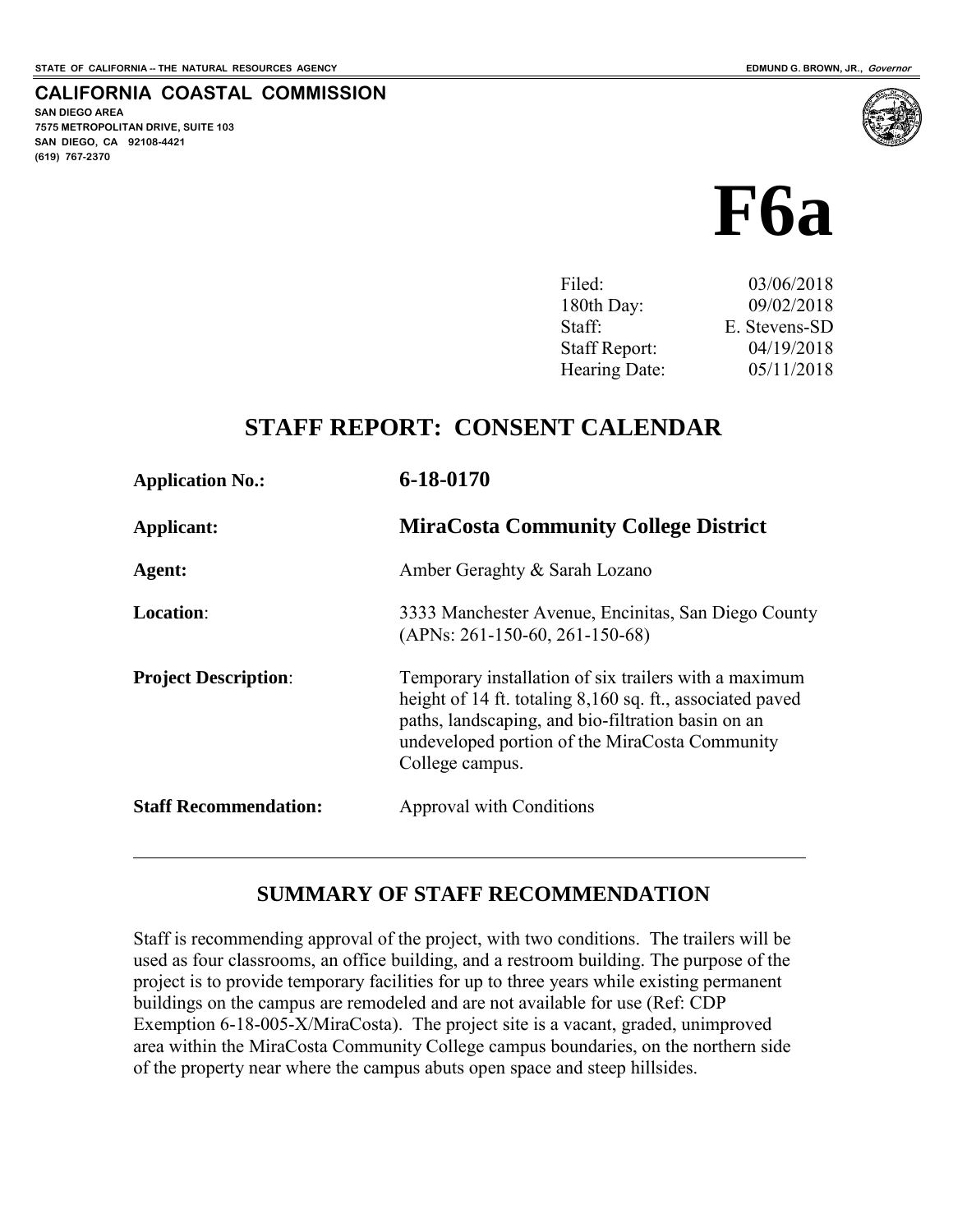#### 6-18-0170 (MiraCosta Community College District)

No traffic or parking impacts are expected because the temporary buildings will replace existing buildings not in use, and will not result in any changes to total or daily enrollment. As conditioned, the trailers will be removed within three years and will not permanently expand the school's capacity. The trailers will be located outside of the established 100 foot brush management zone next to the steep hillsides and will not directly or indirectly impact any habitat. All runoff will be treated by the proposed bioretention basin and previously permitted water quality BMPs on the campus. Both Interstate 5 and Manchester Avenue fronting the campus site are designated as Scenic Highway/Visual Corridor Viewsheds. The proposed one-story trailers will not have an adverse impact on public views as the project site is on the inland side of campus, and there are numerous existing large trees that screen views of the campus from Manchester.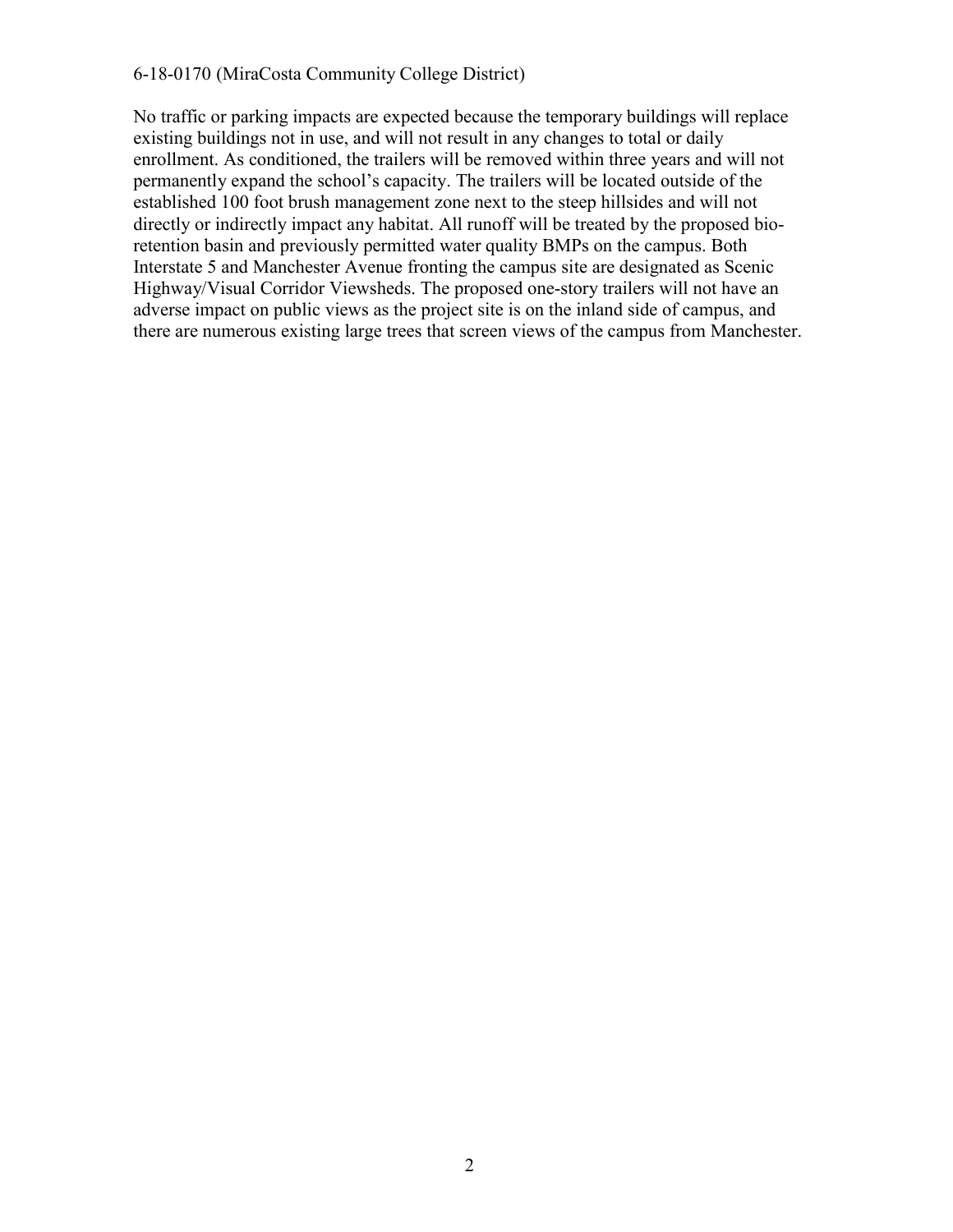# **TABLE OF CONTENTS**

| $\mathsf{A}$    |  |
|-----------------|--|
| B.              |  |
| $\mathcal{C}$ . |  |
| D               |  |
| E.              |  |
| $\mathbf{F}$ .  |  |

#### **APPENDICES**

Appendix A – Substantive File Documents

#### **EXHIBITS**

[Exhibit 1 – Project Location](https://documents.coastal.ca.gov/reports/2018/5/f6a/f6a-5-2018-exhibits.pdf)  [Exhibit 2 – Aerial View](https://documents.coastal.ca.gov/reports/2018/5/f6a/f6a-5-2018-exhibits.pdf)  [Exhibit 3 – ESHA and Buffers](https://documents.coastal.ca.gov/reports/2018/5/f6a/f6a-5-2018-exhibits.pdf)  [Exhibit 4 – Site Plan](https://documents.coastal.ca.gov/reports/2018/5/f6a/f6a-5-2018-exhibits.pdf)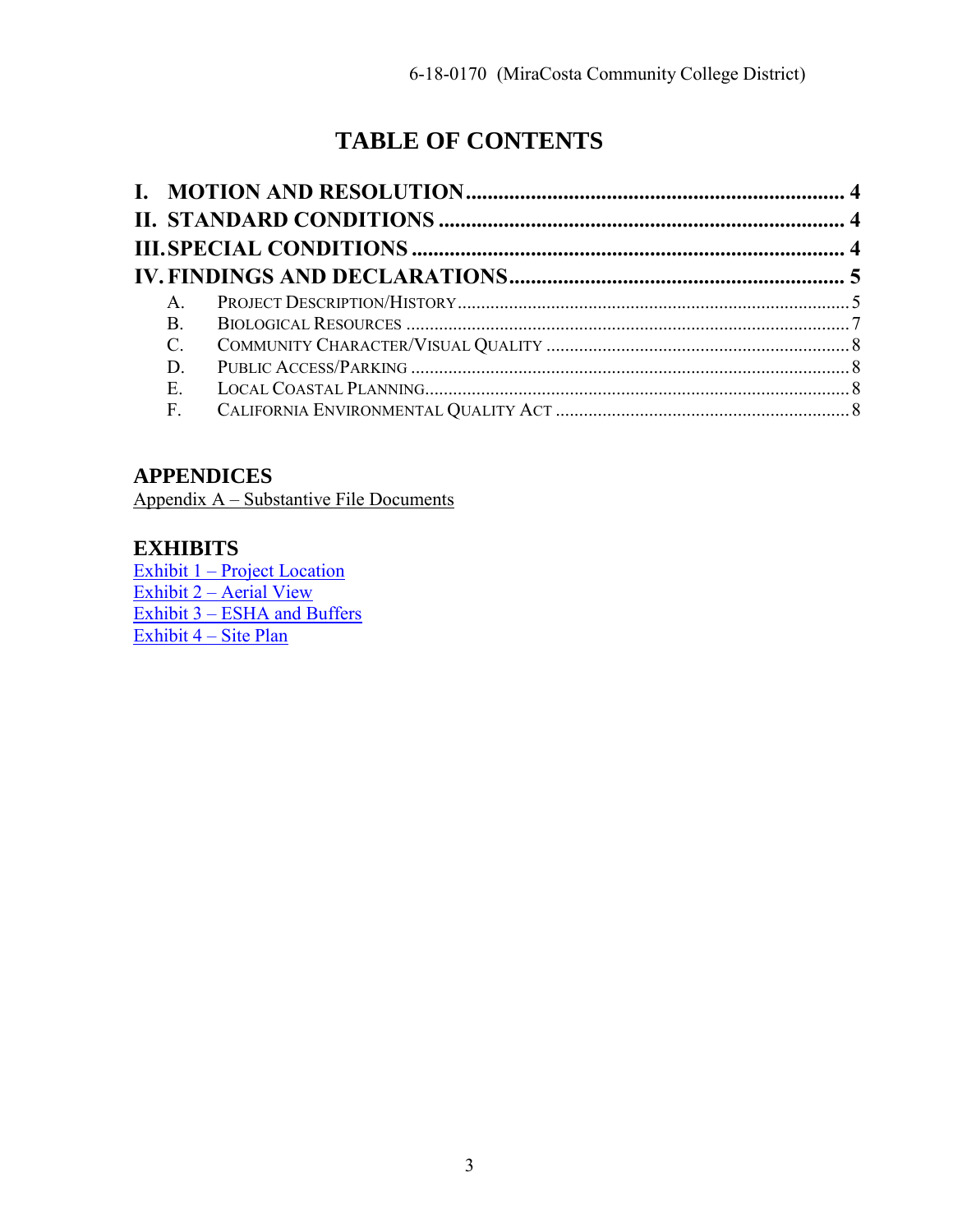# <span id="page-3-0"></span>**I. MOTION AND RESOLUTION**

#### **Motion:**

*I move that the Commission approve the coastal development permit applications included on the consent calendar in accordance with the staff recommendations.* 

Staff recommends a **YES** vote. Passage of this motion will result in approval of all the permits included on the consent calendar. The motion passes only by affirmative vote of a majority of the Commissioners present.

# <span id="page-3-1"></span>**II. STANDARD CONDITIONS**

This permit is granted subject to the following standard conditions:

- 1. **Notice of Receipt and Acknowledgment**. The permit is not valid and development shall not commence until a copy of the permit, signed by the permittee or authorized agent, acknowledging receipt of the permit and acceptance of the terms and conditions, is returned to the Commission office.
- 2. **Expiration.** If development has not commenced, the permit will expire two years from the date on which the Commission voted on the application. Development shall be pursued in a diligent manner and completed in a reasonable period of time. Application for extension of the permit must be made prior to the expiration date.
- 3. **Interpretation.** Any questions of intent of interpretation of any condition will be resolved by the Executive Director or the Commission.
- 4. **Assignment.** The permit may be assigned to any qualified person, provided assignee files with the Commission an affidavit accepting all terms and conditions of the permit.
- 5. **Terms and Conditions Run with the Land.** These terms and conditions shall be perpetual, and it is the intention of the Commission and the permittee to bind all future owners and possessors of the subject property to the terms and conditions.

# <span id="page-3-2"></span>**III. SPECIAL CONDITIONS**

This permit is granted subject to the following special conditions:

1. **Submittal of Final Plans.**

#### (a) **PRIOR TO ISSUANCE OF THE COASTAL DEVELOPMENT**

**PERMIT**, the applicant shall submit, for the review and written approval of the Executive Director, the following final plans: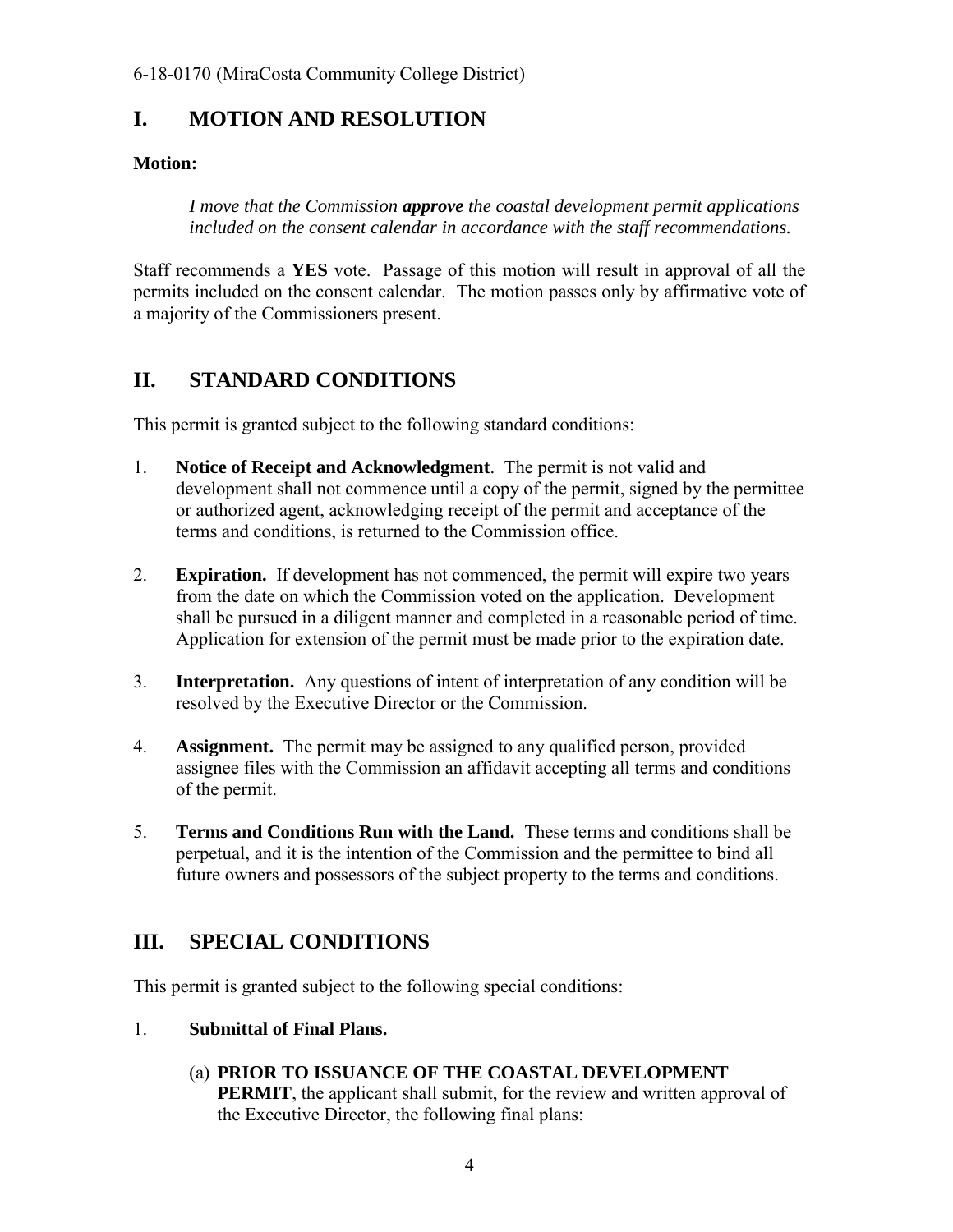- i. Site plans that conform with the plans submitted to the Commission by MJK Architecture received by the San Diego Office on March 6, 2018.
- (b) The permittee shall undertake development in conformance with the approved final plans unless the Commission amends this permit or the Executive Director provides a written determination that no amendment is legally required for any proposed minor deviations.

#### 2. **Permit Authorization Period.**

(a) This Coastal Development Permit authorizes the approved development for a period of three years from the date of Commission action. After such time, the authorization for continuation or retention of any development approved as part of this permit shall cease, unless reauthorized by the Commission pursuant to a new coastal development permit or an amendment to this coastal development permit.

# <span id="page-4-0"></span>**IV. FINDINGS AND DECLARATIONS**

#### <span id="page-4-1"></span>**A. PROJECT DESCRIPTION/HISTORY**

The proposed project is the installation of six trailers, associated paving, landscaping, and a bio-retention basin. The trailers will be used for four classrooms, an office, and a restroom. The total proposed floor area of the trailers is 8,160 sq. ft. and they will be a maximum height of 14 ft. As proposed, the trailers will be retained for a maximum of three years while existing permanent structures on the campus are remodeled and not available for use (Ref: CDP Exemption 6-18-005-X/MiraCosta). The project site is a vacant area within the San Elijo MiraCosta Community College campus boundaries, on the northern side of the property near where the campus abuts open space and steep hillsides.

The San Elijo Campus of MiraCosta Community College is one of two community college campuses serving coastal north San Diego County. The site is located on the north side of Manchester Avenue, approximately one-half mile east of Interstate 5 and directly across from San Elijo Lagoon Ecological Reserve and Regional Park in the Cardiff community of the City of Encinitas.

In March of 1985, the Commission approved a coastal development permit ("CDP") for the new southern campus of MiraCosta Community College (CDP No. 6-84-578). The original permit involved the construction of thirteen buildings totaling approximately 80,000 square feet to be constructed in two phases and consisting of classrooms, administrative office and library facilities to be built on the northern portion of an approximately 47 acre site. Phase I involved construction of up to approximately 43,000 square feet of structures with Phase II to involve up to an additional approximately 37,000 square feet. In addition, the original approval included 815 spaces, landscaped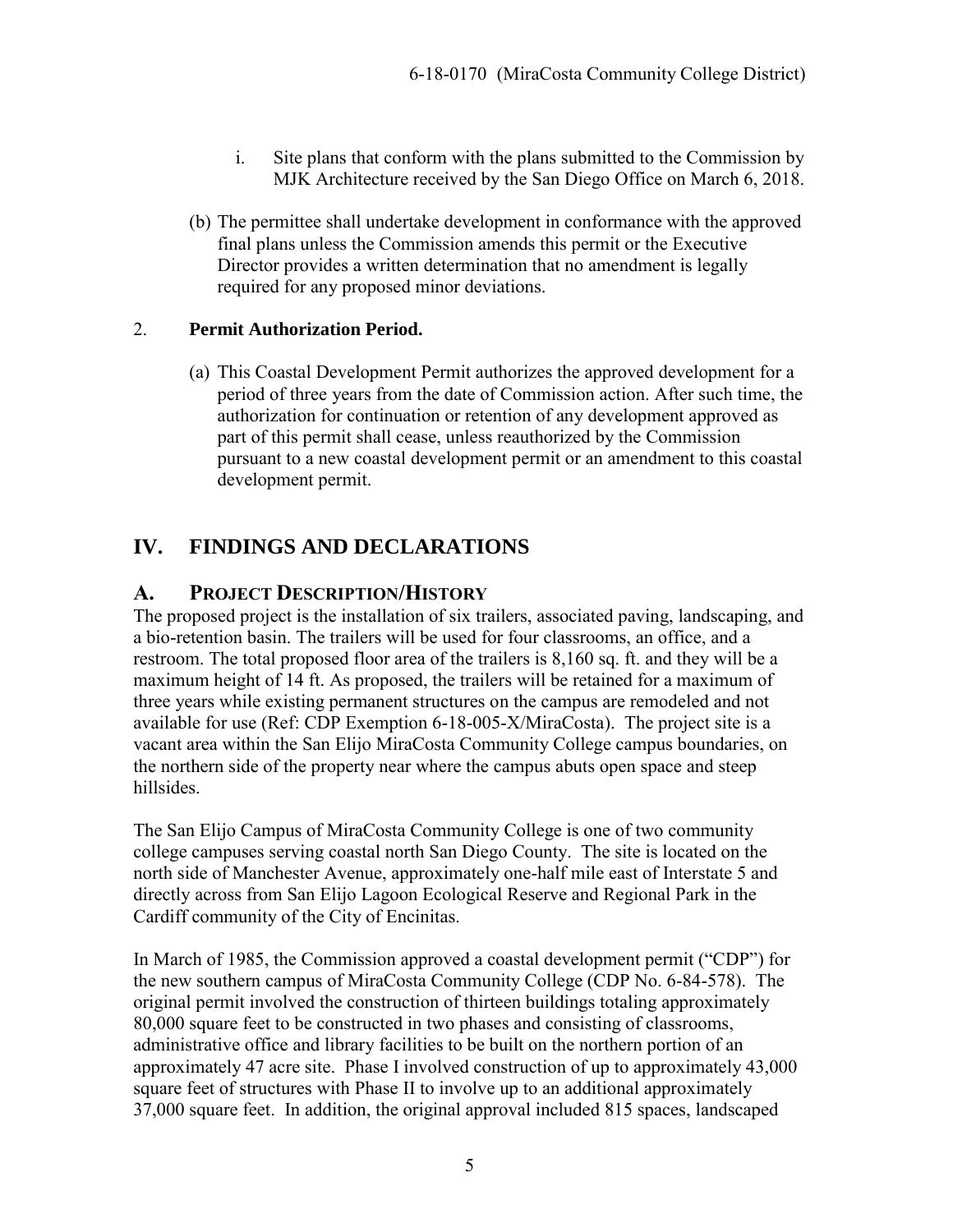parking lot south of the buildings along Manchester Avenue with access being taken from three driveways off Manchester Avenue.

The original permit was approved with conditions addressing improvements to and realignments of Manchester Avenue adjacent to the site; a limitation on enrollment to a maximum of 3,000 students with no more than 1,000 students on campus at any one time; the prohibition of classes scheduled before 9:00 a.m. to avoid peak morning rush hour; runoff and erosion controls; landscaping, lighting, and height limits on buildings; the requirement of a recorded offer to dedicate open space; the documentation of parking adequacy and a study of traffic circulation prior to commencement of Phase II, and the use of the parking lot for any potential beach shuttle service in the future.

On March 24, 1986, the Coastal Commission issued CDP Amendment No. 6-84-578-A, which allowed a reduction in the width of the northwestern parking lot median from the previously required 15 feet to a minimum width of 7 feet and combined the parking space construction of Phase II with that of Phase I.

CDP Amendment No. 6-84-578-A2, issued on October 12, 1986, modified Special Condition No. 3 of the original CDP to extend the deadline for required grading, installation of drainage facilities, utilities, and BMPs to November of 1986.

In 1991, the Commission approved CDP No. 6-84-578-A3 to increase the maximum enrollment from 3,000 to 6,900 students with no more than 1,300 students on campus at any one time; partial implementation of Phase II development by constructing approximately 14,070 sq. ft. of school facilities; and, construction of up to an additional 432 parking spaces to accommodate the increase in permissible enrollment and additional facilities. In addition, the Commission maintained the prohibition against classes prior to 9:00 a.m.

In April of 2002, the Commission approved a 5-year suspension of the prohibition against classes commencing before 9:00 a.m. with conditions that required the applicant to submit a carpool plan for the college for Executive Director approval and to document attempts to improve public transit use by the students and staff. In addition, the amendment provided that if the applicant wanted to continue with early morning classes after the 5-year period, the applicant was required to submit a new amendment application that included a traffic analysis documenting traffic during the five year period of the permit amendment, i.e., April 2002 to April 2007 (CDP No. 6-84-578-A5).

CDP Amendment No. 6-84-578-A6 was an immaterial amendment to remove a temporary anchor from a power pole and install a replacement power pole with anchor system within the deed restricted open space area north of the campus.

On June 29, 2006, the Coastal Commission issued CDP Amendment No. 6-84-578-A7, which authorized the construction of an approximately 4,295 square foot first floor addition to the existing approximately 3,016 square foot, one-story student center involving an increase in height of up to 30 feet (from the existing 20 feet) and approximately 1,920 cubic yards of grading. The amendment also included a request to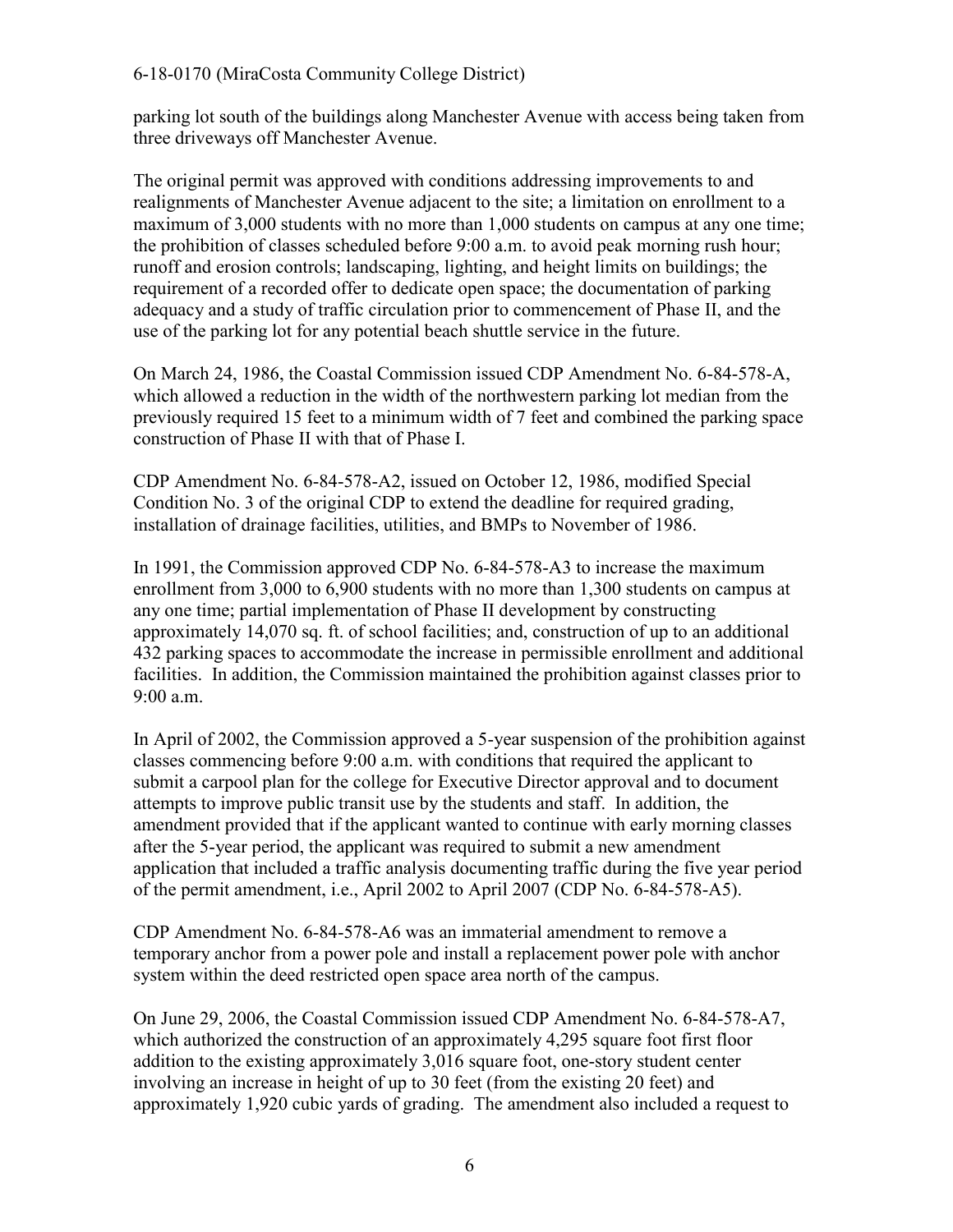revise special conditions of the original permit to allow an increase in height and to grade during the rainy season.

CDP amendment No. 6-84-578-A8 involved the permanent deletion of Special Condition No. 8 of the original permit so as to allow classes prior to 9:00 a.m. A traffic study determined that because of roadway improvements in the area, the level of traffic during the peak hours had been reduced or kept constant such that commencing classes at 7:00 and 8:00 a.m. would not have an adverse effect on the Level of Service on Manchester Avenue.

On October 11, 2012, the Coastal Commission approved amendment 6-84-578-A9 for the installation of a one story, 4,347 square foot temporary modular classroom and laboratory building in a paved portion of the parking lot within the campus' boundaries and the removal of an unpermitted basketball court to restore 56 parking spaces. While the amendment for the facility was approved, the applicants did not garner the necessary electoral and monetary support to construct the buildings. However, the applicant did remove the unpermitted basketball courts and restored the parking spaces.

On July 11, 2013, the Coastal Commission approved amendment 6-84-578-A10 for the construction of a 4,700 square foot, one story, 19-foot high classroom and laboratory facility.

The City of Encinitas has a certified Local Coastal Program (LCP) and has been issuing coastal development permits since May of 1995. The subject site is located within the City's LCP jurisdiction. However, because the Commission issued the original CDP for this site, the request is reviewed by the Commission with the Certified LCP used as the standard of review.

#### <span id="page-6-0"></span>**B. BIOLOGICAL RESOURCES**

Coastal Act policies 30240 and 30251 restrict the alteration of natural landforms and protect sensitive habitats. Section 30231 of the Coastal Act requires that coastal waters are protected and runoff minimized.

The trailers will be located outside of the established 100 foot brush management zone next to the steep hillsides and will not directly or indirectly impact any habitat. The proposed development will not have an adverse impact on any sensitive habitat, and, as conditioned, will not result in erosion or adverse impacts to water quality, as adequate temporary erosion controls (construction BMPs) and drainage controls (bio-retention basin) will be provided. Thus, the project is consistent with the resource protection policies of Chapter 3 of the Coastal Act.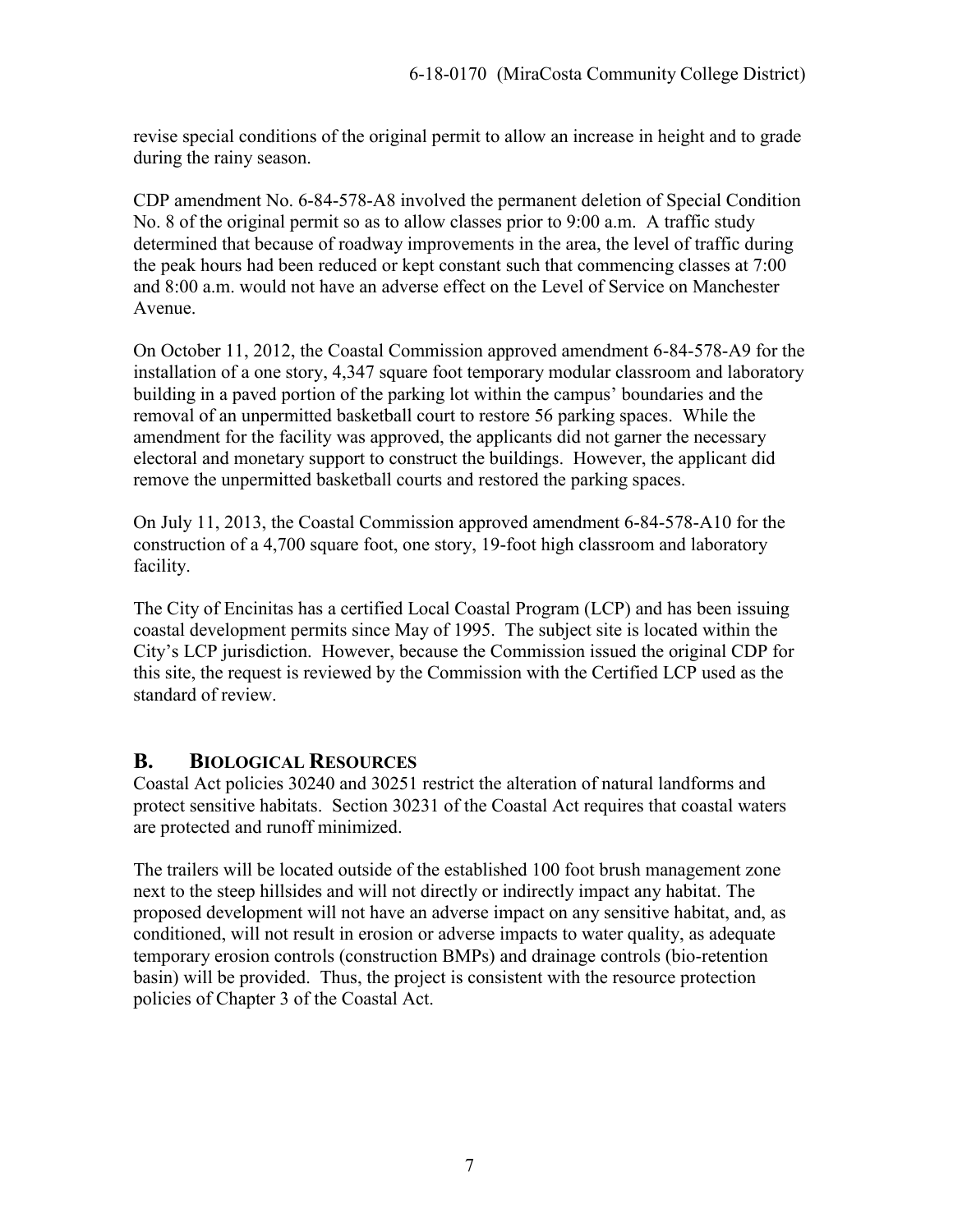#### <span id="page-7-0"></span>**C. COMMUNITY CHARACTER/VISUAL QUALITY**

The development is located within an existing developed area and, as conditioned, will be compatible with the character and scale of the surrounding area and will not impact public views. Both Interstate 5 and Manchester Avenue fronting the campus site are designated as Scenic Highway/Visual Corridor Viewsheds. The proposed one-story trailers will not have an adverse impact on public views as the project site is on the inland side of campus, and there are numerous existing large trees that screen views of the campus from Manchester. Therefore, the Commission finds that the development, as conditioned, conforms to Section 30251 of the Coastal Act.

#### <span id="page-7-1"></span>**D. PUBLIC ACCESS/PARKING**

No traffic or parking impacts are expected because the temporary buildings will replace existing buildings not in use, and will not result in any changes to total or daily enrollment. As conditioned, the trailers will be removed within three years and will not permanently expand the school's capacity. As conditioned, the proposed development will not have an adverse impact on public access to the coast or to nearby recreational facilities. As conditioned, the proposed development conforms to Sections 30210 through 30214, Sections 30220 through 30224, Section 30252 and Section 30604(c) of the Coastal Act.

#### <span id="page-7-2"></span>**E. LOCAL COASTAL PLANNING**

The City of Encinitas received approval of its LCP in November of 1994 and began issuing coastal development permits on May 15, 1995. The subject site is designated and zoned Public/Semi-Public in the City's Certified Implementation Plan. The proposed project is consistent with that planning designation. In addition, the proposed project will not result in adverse traffic impacts, or the need to widen Manchester Avenue south into San Elijo Lagoon. Therefore, the Commission finds the proposed amendment request will not prejudice the ability of the City of Encinitas to continue to implement its certified local coastal program.

#### <span id="page-7-3"></span>**F. CALIFORNIA ENVIRONMENTAL QUALITY ACT**

The City of Encinitas found that the project was exempt from CEQA requirements pursuant to class 15304 as a minor alteration to land. As conditioned, there are no feasible alternatives or feasible mitigation measures available which would substantially lessen any significant adverse effect which the activity may have on the environment. Therefore, the Commission finds that the proposed project, as conditioned to mitigate the identified impacts, is the least environmentally damaging feasible alternative and is consistent with the requirements of the Coastal Act to conform to CEQA.